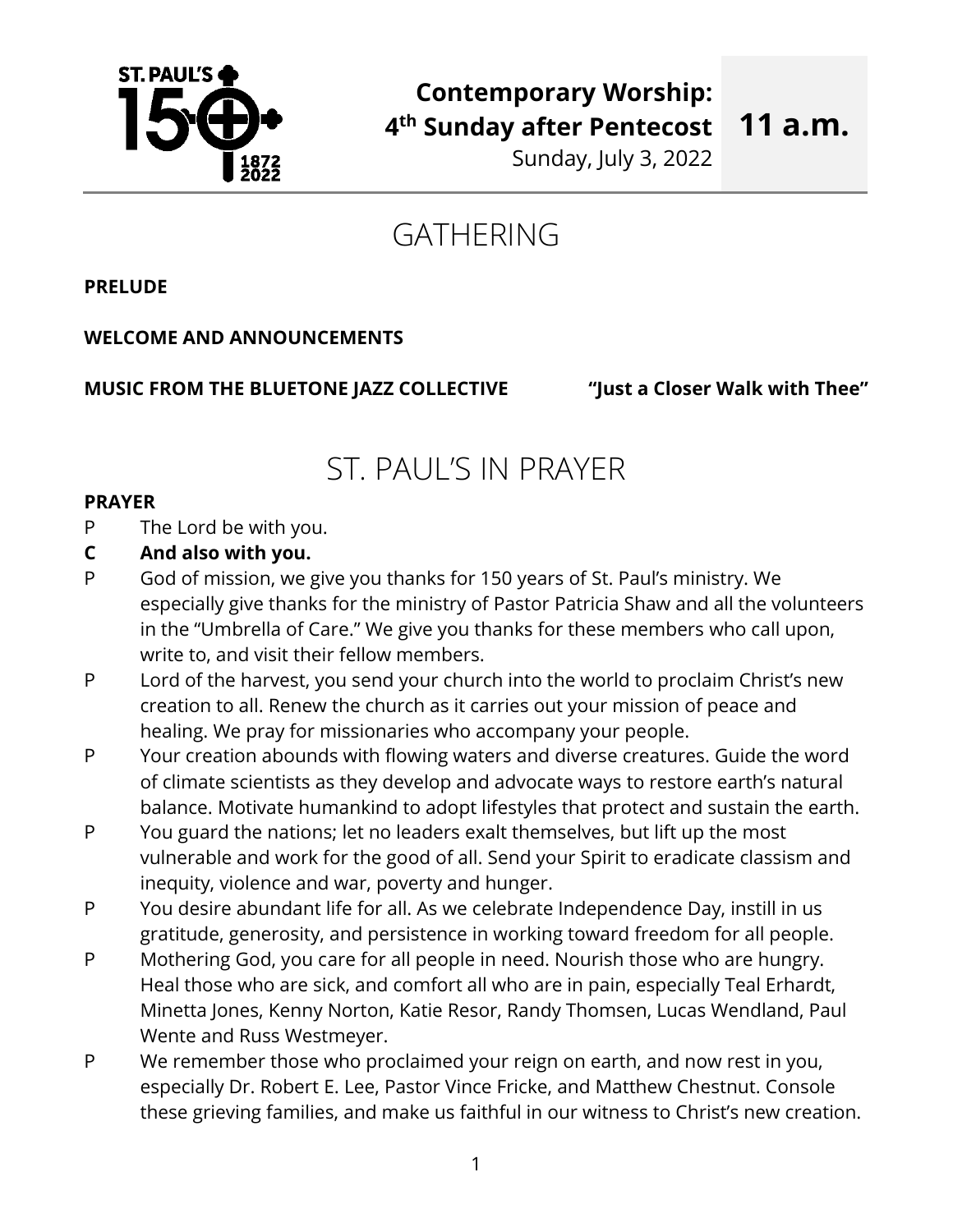- P God of every time and place, in Jesus' name and filled with your Holy Spirit, we entrust these spoken prayers and those in our hearts into your holy keeping.
- **C Amen.**

# **INSTALLATION OF THE ST. PAUL'S CALL COMMITTEE**

# **MUSIC FROM THE BLUETONE JAZZ COLLECTIVE "Jesus Loves Me"**

# ST. PAUL'S IN SCRIPTURE

# **CHILDREN'S MESSAGE**

*You are invited to rise.*

**GOSPEL Luke 10:1-11, 16-20**

P The Holy Gospel according to St. Luke, the 9th chapter.

# **C Glory to you, O Lord.**

<sup>1</sup> After this the Lord appointed seventy others and sent them on ahead of him in pairs to every town and place where he himself intended to go.  $2$ He said to them, "The harvest is plentiful, but the laborers are few; therefore ask the Lord of the harvest to send out laborers into his harvest.  $360$  on your way. See, I am sending you out like lambs into the midst of wolves. <sup>4</sup>Carry no purse, no bag, no sandals; and greet no one on the road. <sup>5</sup>Whatever house you enter, first say, 'Peace to this house!' <sup>6</sup>And if anyone is there who shares in peace, your peace will rest on that person; but if not, it will return to you. <sup>7</sup>Remain in the same house, eating and drinking whatever they provide, for the laborer deserves to be paid. Do not move about from house to house. <sup>8</sup>Whenever you enter a town and its people welcome you, eat what is set before you; <sup>9</sup>cure the sick who are there, and say to them, 'The kingdom of God has come near to you.' <sup>10</sup>But whenever you enter a town and they do not welcome you, go out into its streets and say, <sup>11</sup>'Even the dust of your town that clings to our feet, we wipe off in protest against you. Yet know this: the kingdom of God has come near."

<sup>16</sup> "Whoever listens to you listens to me, and whoever rejects you rejects me, and whoever rejects me rejects the one who sent me."

<sup>17</sup>The seventy returned with joy, saying, "Lord, in your name even the demons submit to us!" <sup>18</sup>He said to them, "I watched Satan fall from heaven like a flash of lightning. <sup>19</sup>See, I have given you authority to tread on snakes and scorpions, and over all the power of the enemy; and nothing will hurt you. <sup>20</sup>Nevertheless, do not rejoice at this, that the spirits submit to you, but rejoice that your names are written in heaven."

P The Gospel of our Lord.

**C Praise to you, O Christ.**

*Please be seated.*

# **MUSIC FROM THE BLUETONE JAZZ COLLECTIVE "America the Beautiful"**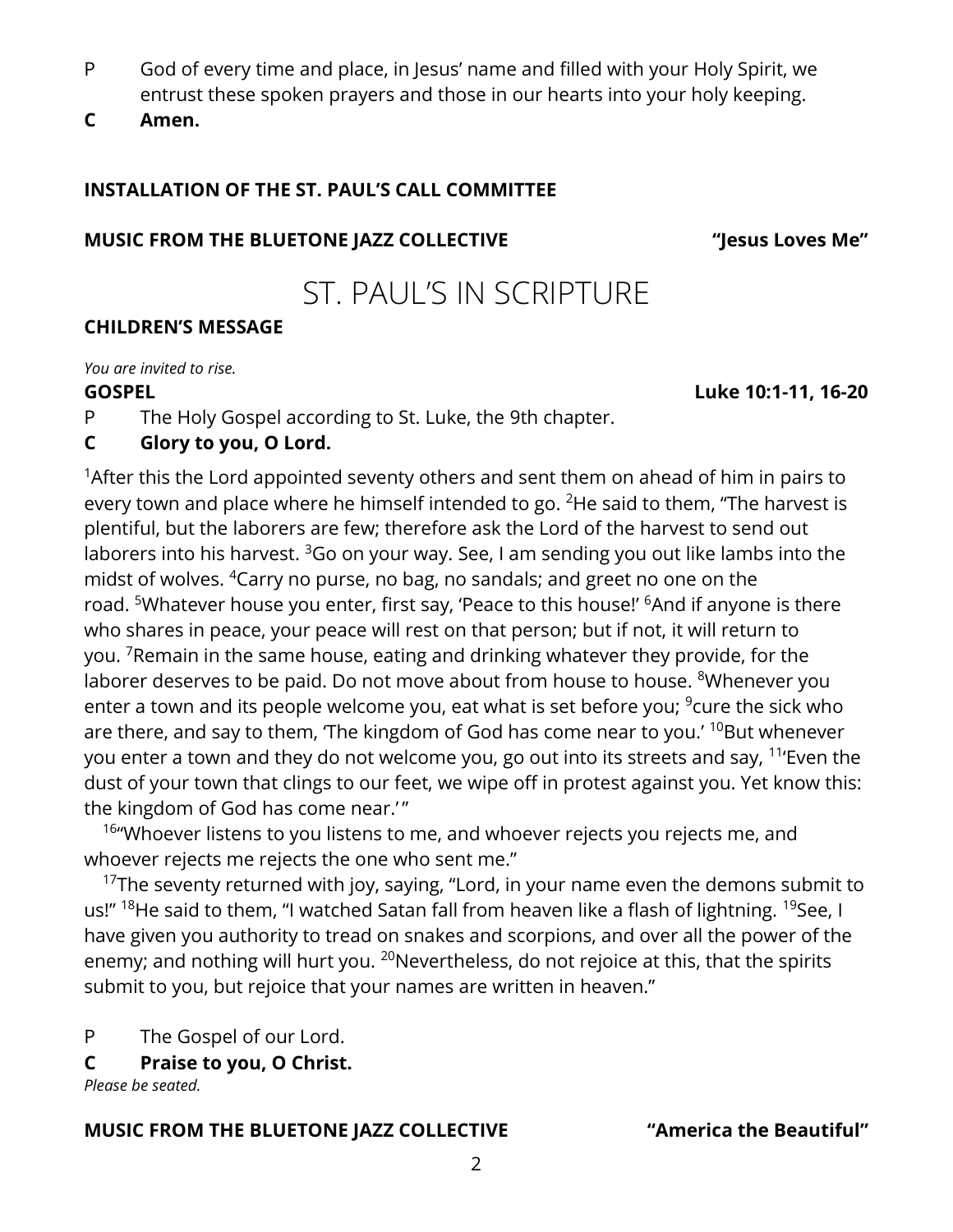# ST. PAUL'S TEACHING TIME

**SERMON** Pastor Mark A. Anderson

# **MUSIC FROM THE BLUETONE JAZZ COLLECTIVE "I'll Fly Away"**

# ST. PAUL'S WITH JESUS

## **WORDS OF INSTITUTION**

- P In the night in which he was betrayed, our Lord Jesus took bread, and gave thanks; broke it, and gave it to his disciples, saying: Take and eat; this is my body, given for you. Do this for the remembrance of me.
- P Again, after supper, he took the cup, gave thanks, and gave it for all to drink, saying: This cup is the new covenant in my blood, shed for you and for all people for the forgiveness of sin. Do this for the remembrance of me.

## **THE LORD'S PRAYER**

- **C Our Father in heaven, hallowed be your name, your kingdom come, your will be done, on earth as in heaven. Give us today our daily bread. Forgive us our sins as we forgive those who sin against us.**
	- **Save us from the time of trial and deliver us from evil.**

**For the kingdom, the power, and the glory are yours, now and forever. Amen.**

# **COMMUNION**

*We trust that Jesus Christ is truly present in the meal of Holy Communion. All baptized Christians who share that trust are welcome to Christ's meal.* 

# **COMMUNION PRAYER**

- P We give you thanks, almighty God, that you have refreshed us through the healing power of this gift of life. In your mercy, strengthen us through this gift, in faith toward you and in fervent love toward one another; for the sake of Jesus Christ our Lord.
- **C Amen.**

# SENDING

# **BENEDICTION**

P The Lord Bless you and keep you. The Lord make his face to shine on you and be gracious to you. The Lord look upon you with favor + and give you peace.